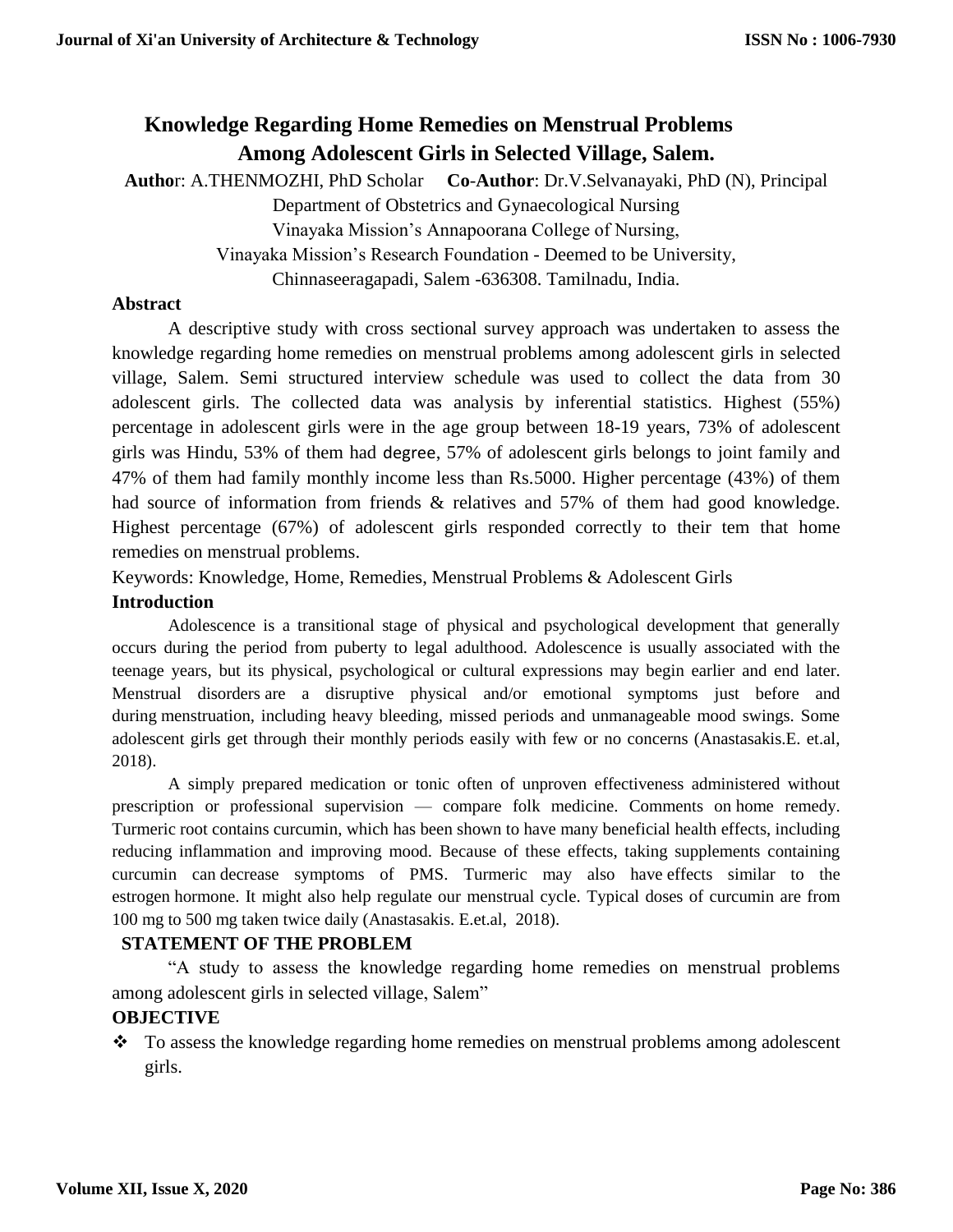# **METHODOLOGY**

#### RESEARCH DESIGN AND APPROACH

A descriptive research design with cross section survey approach

#### STUDY SETTING

The study was conducted in Kadathur Village, Salem district.

#### POPULATION

The study population comprised of the entire individual with adolescent girls living in Kadathur Village , Salem.

## SAMPLING

The study samples were adolescent girls living in Kadathur Village, Salem who fulfilled the inclusive criteria.

#### Sampling technique

Purposive sampling was used as a sampling technique for the present study.

Sampling size

30 Adolescent girls living in Kadathur Village, Salem.

Tool used

Closed-ended questionnaire was used to collect the data regarding the knowledge regarding home remedies on menstrual problems among adolescent girls.

# **RESULTANDDISCUSSION**

30 adolescent girls were selected by purposive sampling technique and data were collected by using questionnaire method. Demographic characteristics reveals that highest (55%) percentage in adolescent girls were in the age group between 18 - 19 years, 73%of adolescent girls was Hindu, 53% of them had degree, 57% of adolescent girls belongs to joint family and 47% of them had family monthly income less than Rs.5000. Higher percentage (43%) of them had source of information from friends & relatives and 57% of them had good knowledge. Highest percentage (67%) of adolescent girls responded correctly to the item that home remedies on menstrual problems.

Percentage wise distribution of knowledge score regarding home remedies on menstrual problems among adolescent girls.

|      |                           | <b>Maximum</b> |               |                    |
|------|---------------------------|----------------|---------------|--------------------|
| S.No | <b>Level of Knowledge</b> | <b>Score</b>   | <b>Number</b> | Percentage $(\% )$ |
|      | Poor                      | $0 - 10$       |               | 16                 |
|      | Average                   | 11-20          |               | 27                 |
|      | Good                      | $21 - 30$      |               | 57                 |
|      | <b>Total</b>              | 30             | 30            | <b>100</b>         |

Percentage wise distribution of level of knowledge score regarding home remedies on menstrual problems among adolescent girls shows that highest percentage (57%) of them had good knowledge and 27% of them had average knowledge. Whereas, 16% of them had poor